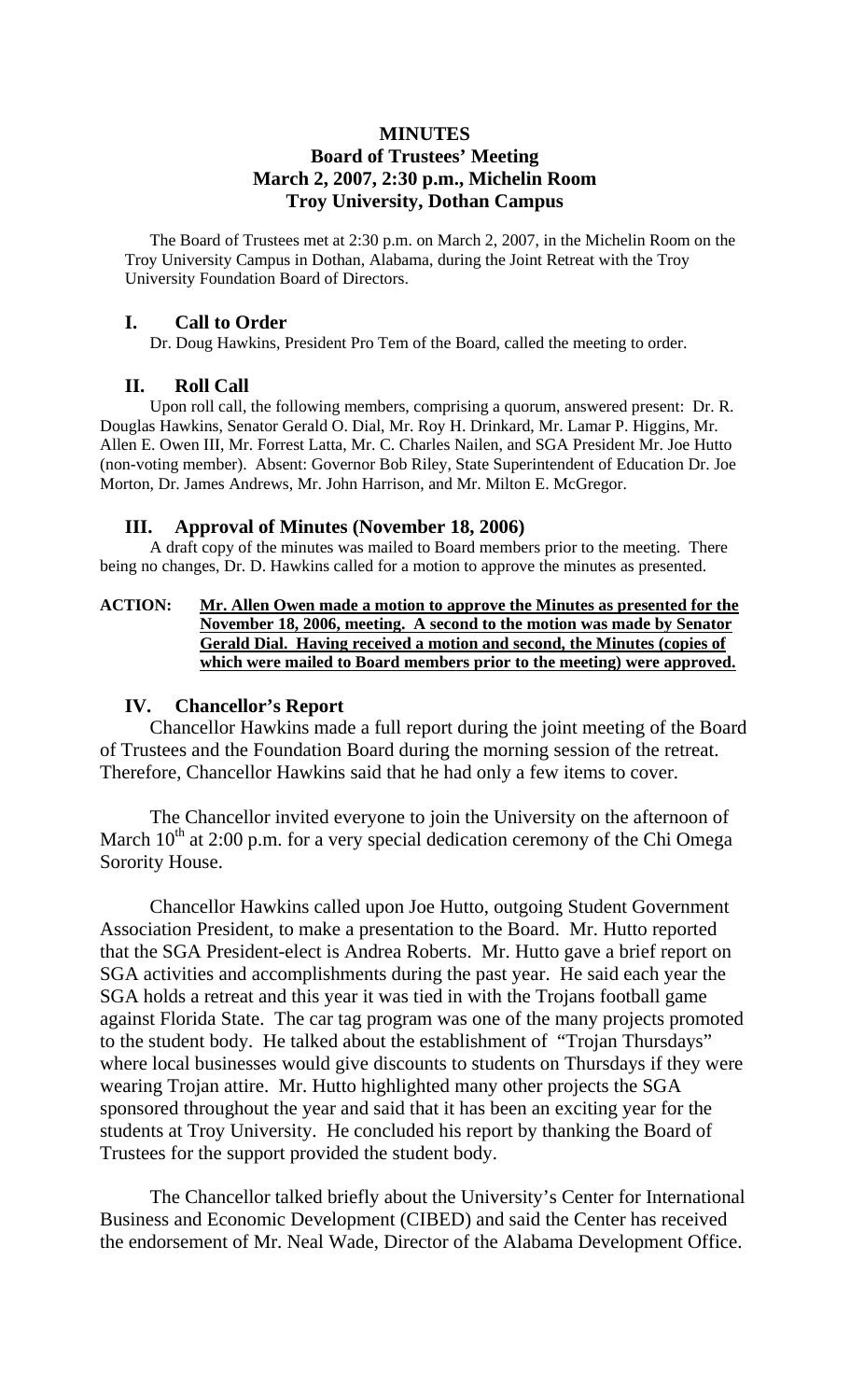Chancellor Hawkins then called upon Dr. Judson Edwards, Director of the Center for International Business and Economic Development and Associate Professor of Economics, who reported on economic development initiatives of the Center. Dr. Edwards stated that the "cornerstone" of the Center would be a program that will offer formal academic programs at the graduate and undergraduate levels in international economic development and will serve as a "mechanism to extract economic development benefits throughout the global infrastructure of the University and then deliver to the State of Alabama." Dr. Edwards said the program will have an applied "real world" focus for the students and they will learn by working with local economic developers across the state. Students will be able to earn a Master in Business Administration with an international economic development concentration. Dr. Edwards concluded by saying that "the creation of the Center for International Business and Economic Development exemplifies the commitment of Troy University to formalize and enhance its position as an economic development engine for the State of Alabama."

 Following Dr. Edwards' presentation, Mr. Neal Wade commented that "this program will provide the training for the next generation of economic developers in Alabama."

 In conclusion, the Chancellor recognized Mr. Lamar P. Higgins for his support and involvement in the African American Leadership Conference each year. The Chancellor presented Mr. Higgins with a framed print recognizing him for his outstanding leadership.

## **V. Finance Report, Mr. Bookout**

Mr. Bookout gave a brief financial snapshot for the Fiscal Year ended September 30, 2006. He reported that total assets reflect just over \$248M and he elaborated on the growth rate by giving a comparison over the last four years. Mr. Bookout also gave a breakout of the revenues versus the expenditures for FY 2006. A brief report was also given on the 2007 budget.

### **VI. Board Committees**

### **A. Finance Committee, Mr. Roy Drinkard**

## • **Resolution No. 1--Increasing Authorization on Bond Funding for the College of Education Building**

In the absence of Finance Committee chair, Mr. John Harrison, Mr. Roy Drinkard introduced Resolution No. 1. He said that this resolution authorizes an increase to \$13M for the construction of a new College of Education building.

# **ACTION: A motion to adopt Resolution No 1 was made by Mr. Roy Drinkard. A second was provided by Mr. Forest Latta. There being no further discussion, Resolution No. 1, which follows, was unanimously adopted.**

## **Resolution No. 1**

## **Resolution to Amend Resolution # 4 of the August 4, 2006, Board Meeting**

**WHEREAS,** Resolution # 4 (attached) of the August 4, 2006, Board meeting authorized the Chancellor to proceed with construction and financing for the new College of Education building not to exceed \$10,000,000; and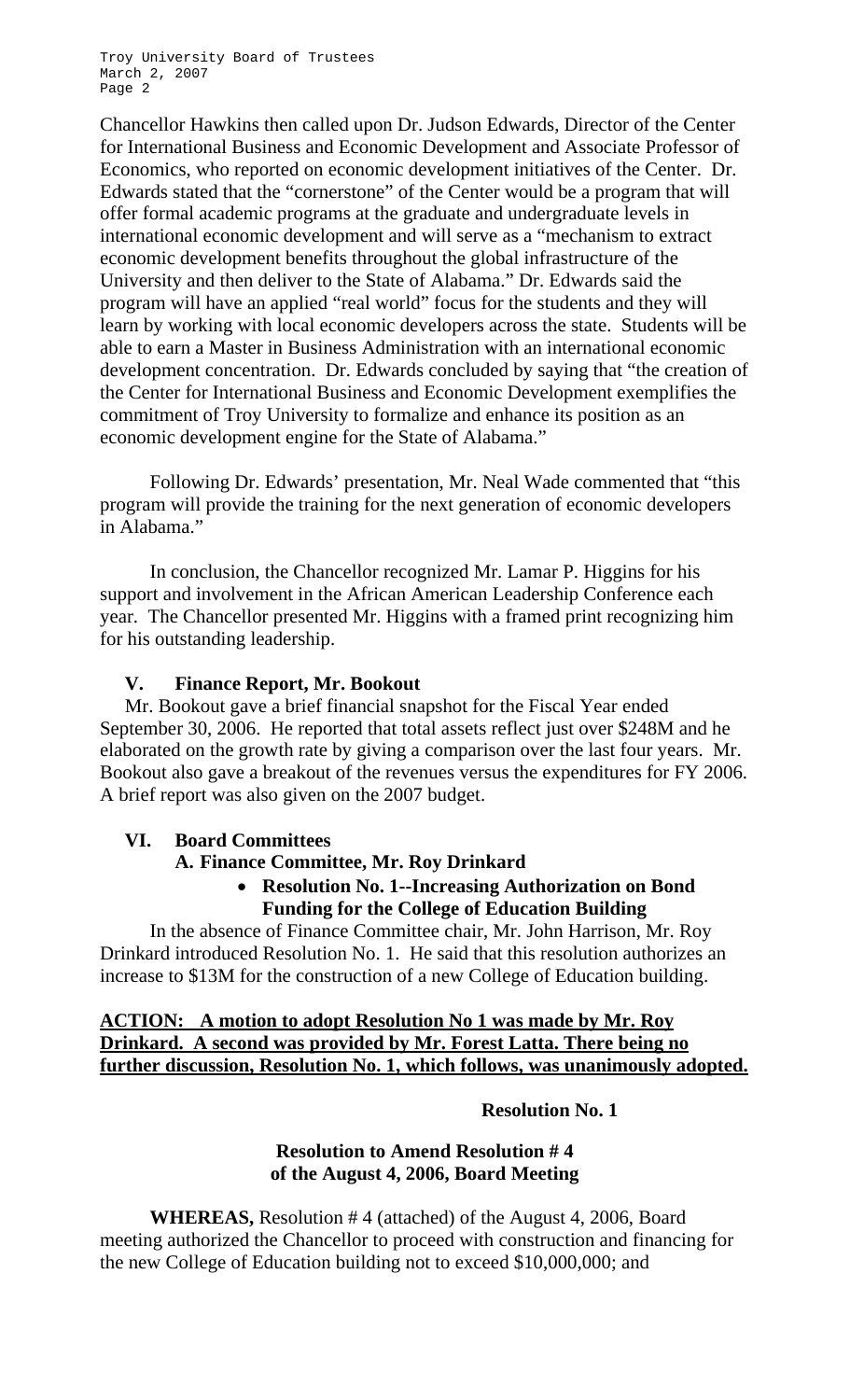**WHEREAS,** architectural planning for this facility has provided for a more accurate assessment of the estimated cost; and

**WHEREAS**, this will be a hallmark facility representing the historical roots of Troy University;

**THEREFORE BE IT RESOLVED**, by the Board of Trustees on this second day of March 2007 that Resolution # 4 of the Board of Trustees as approved on August 4, 2006, be amended so as to authorize the Chancellor to proceed with planning, constructing, and obtaining bond financing for a new College of Education building at an estimated cost of \$13,000,000.

#### **\*\*\*THE FOLLOWING RESOLUTION NO. 4 WAS ADOPTED BY THE BOARD OF TRUSTEES ON AUGUST 4, 2006.\*\*\***

#### **Resolution No. 4**

#### **College of Education Facility**

 **WHEREAS**, the College of Education of Troy University (the "University") has experienced significant growth in the numbers of students attending the Troy campus of the University, undergraduate and graduate, who have chosen to concentrate in this field of study; and

 **WHEREAS**, the increased interest in this field of study has spurred the need for additional classroom and related facilities at the Troy campus; and

 **WHEREAS**, the Chancellor and senior administrative staff of the University have investigated various options for addressing this need for new facilities, as part of which a financial analysis has been undertaken to evaluate the costs and benefits of the various options; and

 **WHEREAS**, the Chancellor and staff have reached certain conclusions as to the optimal size and composition of such additional facilities for the College of Education and the current estimated costs thereof, which are not expected to exceed \$10,000,000, and have further concluded that the most advantageous method of financing such costs would be through the issuance by the University of bonded indebtedness on a federally tax-exempt basis, secured by a pledge of the University's general student fee revenues.

 **THEREFORE, BE IT RESOLVED** by the Board of Trustees of the University this 4th day of August, 2006, that the Chancellor be and is hereby authorized and directed to proceed with the development of detailed plans for the construction and equipping at the Troy campus of new classroom and related facilities for the College of Education at a total cost not to exceed \$10,000,000 (the "Project").

 **BE IT FURTHER RESOLVED** that the Chancellor be and is hereby authorized and directed to negotiate the sale of bonds for the Project, along the lines described above, in an aggregate principal amount commensurate with the estimated cost thereof.

 **BE IT FINALLY RESOLVED** that, in the event that all or any portion of the costs of the Project may be financeable on a federally tax-exempt basis, the Board of Trustees hereby determines that this resolution is intended to and shall constitute the University's "official intent" (within the meaning of Section 1.150-2 of the Regulations under the Internal Revenue Code of 1986, as amended (the "Code")) with respect to so much of the Project as may be so financeable and with respect to the issuance of the University's bonds in an amount equal to so much of the \$10,000,000 estimated cost of the Project set forth above as may be issuable on a federally taxexempt basis. To the extent that reimbursement to the University of costs incurred and paid by the University or others toward the Project is permitted, under the Code and the Regulations of the Internal Revenue Service, to be made from proceeds of such bonds, such reimbursement is intended and authorized hereby.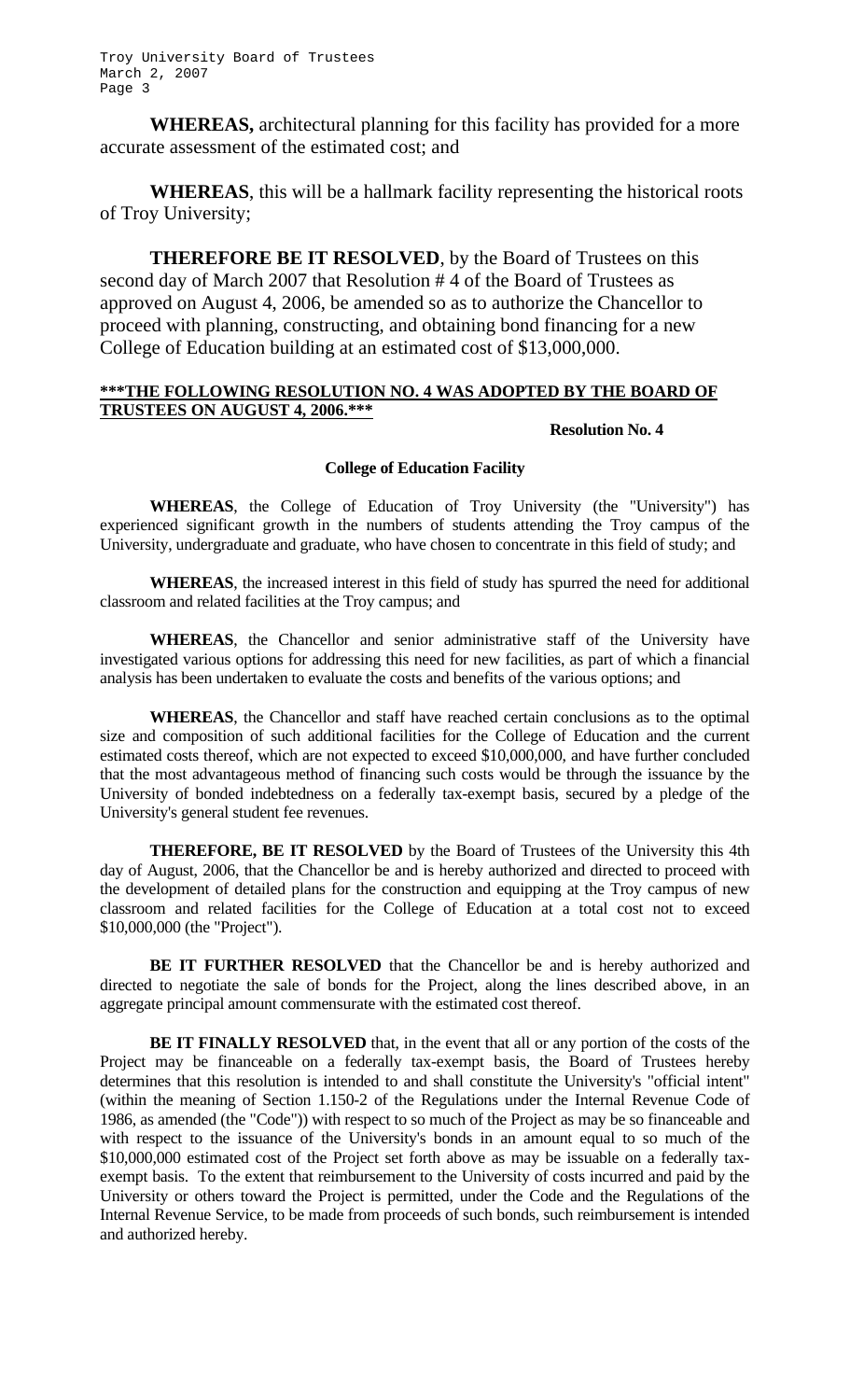## **B. Academic Committee, Senator Gerald Dial**  • **Resolution No. 2—Approving Policy on Honorary Doctorates**

Senator Gerald Dial introduced Resolution No. 2 which will establish a policy for approval of honorary doctorates awarded the University. He called attention to page one (Item No. 1) of proposed policy attached to the resolution and suggested that the wording "shall authorize" read "may authorize." Therefore, it was suggested that item number one should as follows: "The Board of Trustees of Troy University, upon the recommendation of the Chancellor and the Academic Affairs Committee of the Board of Trustees, may authorize the presentation of the honorary doctorate." Following discussion, **Senator Dial moved for approval of the recommended change. Seconded by Mr. Higgins, the motion for the above referenced change was approved.**

 Further discussion was held and Mr. Higgins asked for clarification regarding item number 2 in the proposed policy as it relates to the wording "all invitations." Senator Dial and Chancellor Hawkins addressed Mr. Higgins concern. The Chair offered further clarification. There being no further discussion, Dr. D. Hawkins called for the vote on adopting Resolution No. 2 with the amendment in the wording from "shall authorize" to "may authorize" as referenced above.

# **ACTION: Senator Dial moved for adoption of Resolution No. 2 as amended. Seconded by Mr. Higgins, Resolution No. 2 was unanimously adopted. Resolution No. 2**

## **Authorization of the Honorary Doctorate Policy**

**WHEREAS**, the conferral of an honorary degree is the highest recognition bestowed by Troy University, and

**WHEREAS**, this practice of special recognition needs a more formal procedure delineated, and

**WHEREAS**, the Board of Trustees will continue as sole body to authorize such recognition,

**THEREFORE BE IT RESOLVED**, the Board of Trustees approves the attached policy for inclusion in the ePolicy Manual.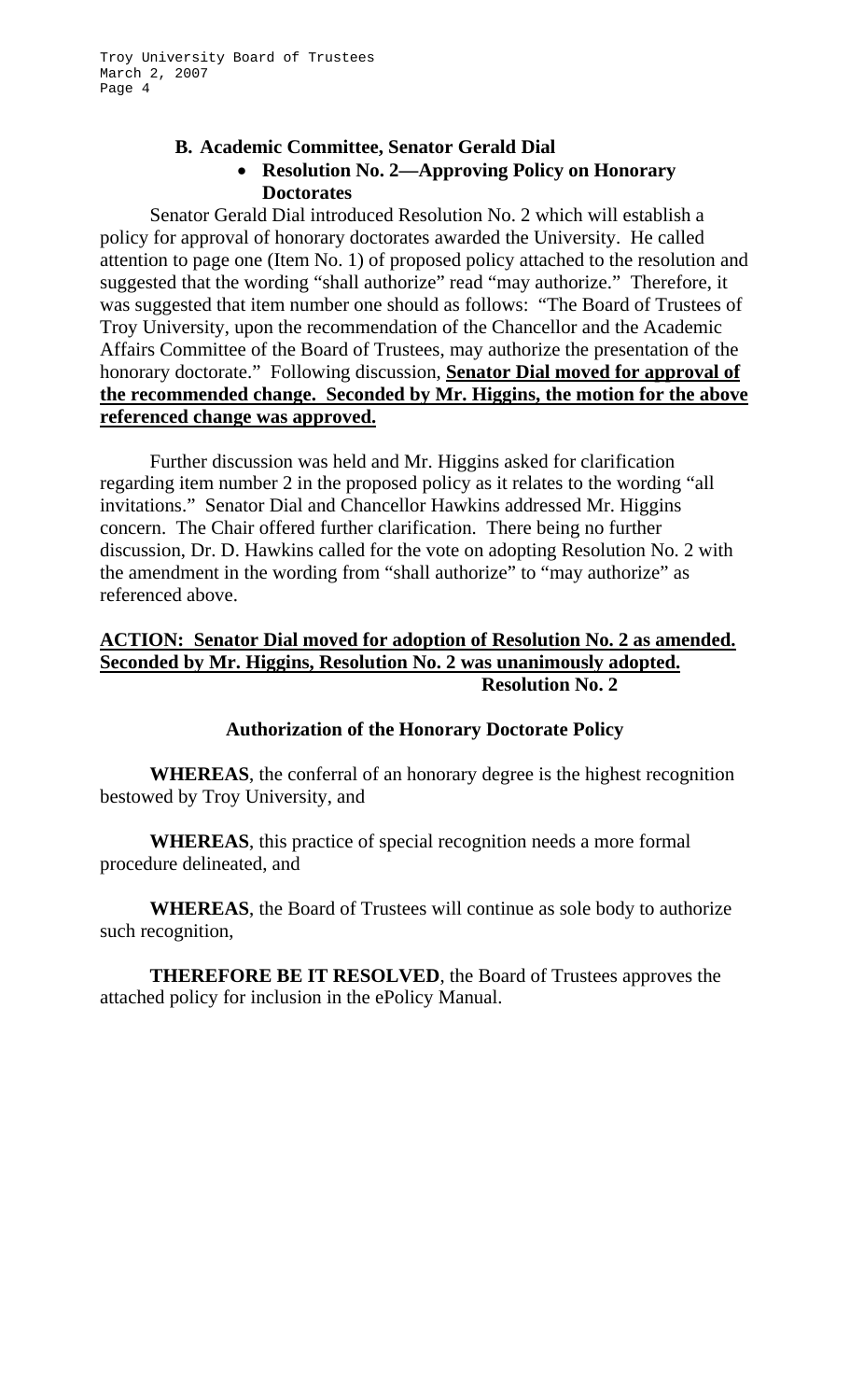### ePolicy Manual Section 207

# **Honorary Doctorate at Troy University**

The conferral of honorary doctoral degrees provides a special opportunity for Troy University to recognize persons of outstanding accomplishment. Troy University, as a leading public university in the State of Alabama, recognizes a particular responsibility to acknowledge and honor persons of achievement who have significant ties to the state or the university. As an institution particularly responsible for advanced teaching and research in the various academic and professional fields, Troy University has an equally important responsibility to identify and honor persons of national and international eminence who are the leaders of their fields of creative or professional endeavor. The Troy University Board of Trustees is the only entity of the university that may award an honorary doctorate:

- 1. The Board of Trustees of Troy University, upon the recommendation of the Chancellor and the Academic Affairs Committee of the Board of Trustees, may authorize the presentation of the honorary doctorate.
- 2. The Chancellor of Troy University will extend all invitations to the honorary degree candidates.
- 3. Honorary degrees offered by Troy University include: Doctor of Laws (LL.D.); Doctor of Letters (Litt. D.); Doctor of Humane Letters (LH.D.); and the Doctor of Science (Sci.D.).
- 4. Thus, candidates for the honorary degree must have demonstrated the highest levels of excellence as scholars, artists, professionals, or must have distinguished themselves in public service. Equally high expectation is placed on their personal integrity and concern for the public good.
- 5. In recognizing such persons, the university identifies women and men who can serve as role models for students, faculty, and alumni of Troy University, indeed, for all persons of the state of Alabama.
- 6. The honorary doctorate is the highest academic recognition Troy University can bestow.

# • **Resolution No. 3—International Center for Business and Economic Development**

Senator Dial introduced Resolution No. 3 for approval. There being no further discussion, Senator Dial made a motion for adoption.

# **ACTION: Senator Dial offered Resolution No. 3 for adoption. A second was provided by Mr. Lamar P. Higgins. There being no further discussion Resolution No. 3 was unanimously adopted.**

## **Resolution No. 3**

## **ECONOMIC DEVELOPMENT RESOLUTION**

WHEREAS, Troy University recognizes the need for Alabama citizens to become participants in the global economy, and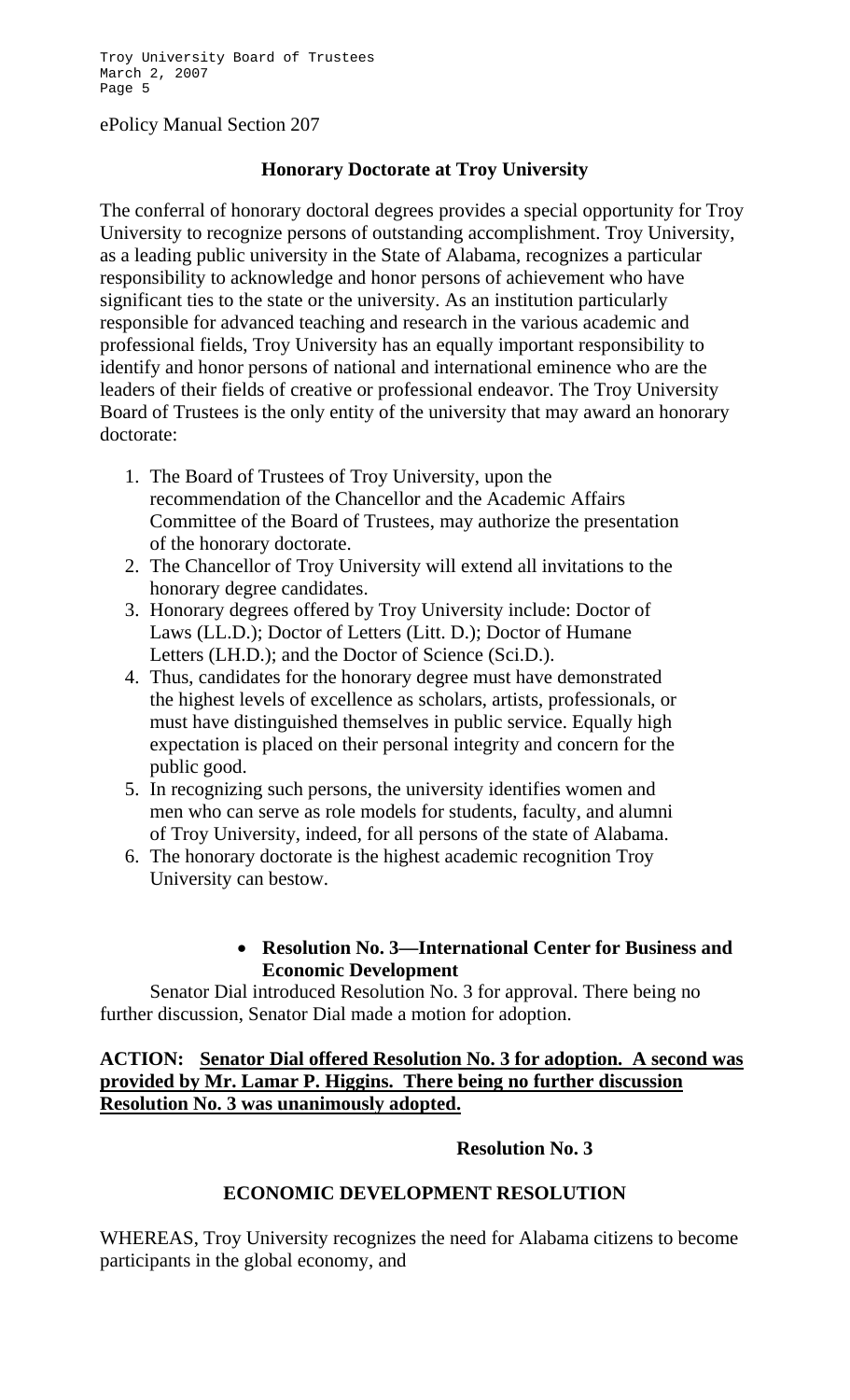WHEREAS, Troy University has assumed a partnership role with the Alabama Development Office in the economic development of the State of Alabama through the incorporation of academic programs and program specific initiatives through existing Troy University International Programs, and

WHEREAS, Troy University has established the Center for International Business and Economic Development within the Sorrell College of Business as a mechanism to facilitate such economic development initiatives, and

WHEREAS, Troy University has submitted international economic development academic programs at the graduate and undergraduate level to the Alabama Commission on Higher Education for review and approval, and

WHEREAS, these economic development programs and initiatives will directly engage faculty, students, businesses, and governmental entities in the internationalization of the greater University service area and provide significant support to the economic wellbeing of constituents, and

WHEREAS, Troy University is the first university in Alabama to undertake such broad based international economic development initiatives through a network of international partners.

THEREFORE BE IT RESOLVED THAT, the Board of Trustees on the 2<sup>nd</sup> day of March, 2007, authorizes the establishment of the Center for International Business and Economic Development within the Sorrell College of Business.

# • **Resolution No. 4—Heritage Scholarship**

Senator Dial provided brief comments of introduction for Resolution No. 4. He then made a motion for adoption.

**ACTION: Senator Dial made a motion to adopt Resolution No. 4. A second was made by Mr. Drinkard. In discussion, Mr. Joe Hutto inquired about the procedure for awarding the scholarship. Chancellor Hawkins and Dr. John Schmidt, Senior Vice Chancellor for Student Services, responded to Mr. Hutto's inquiry. Following discussion, the motion for adoption was unanimously approved.**

# **Resolution 4**

# **Troy University Heritage Scholarship**

**WHEREAS** Troy University recognizes the valuable linkage between the University and its alumni and the legacy represented through their dependents, and

**WHEREAS** Troy University is dedicated to fostering this legacy relationship for the purposes of recruitment and goodwill, and

**WHEREAS** Troy University acknowledges the need to provide greater incentives for those dependents of alumni to carry on the TROY tradition,

**THEREFORE BE IT RESOLVED** by the Board of Trustees on this second day of March, 2007, that The Troy University Heritage Scholarship be created, and be effective for eligible students entering fall 2007.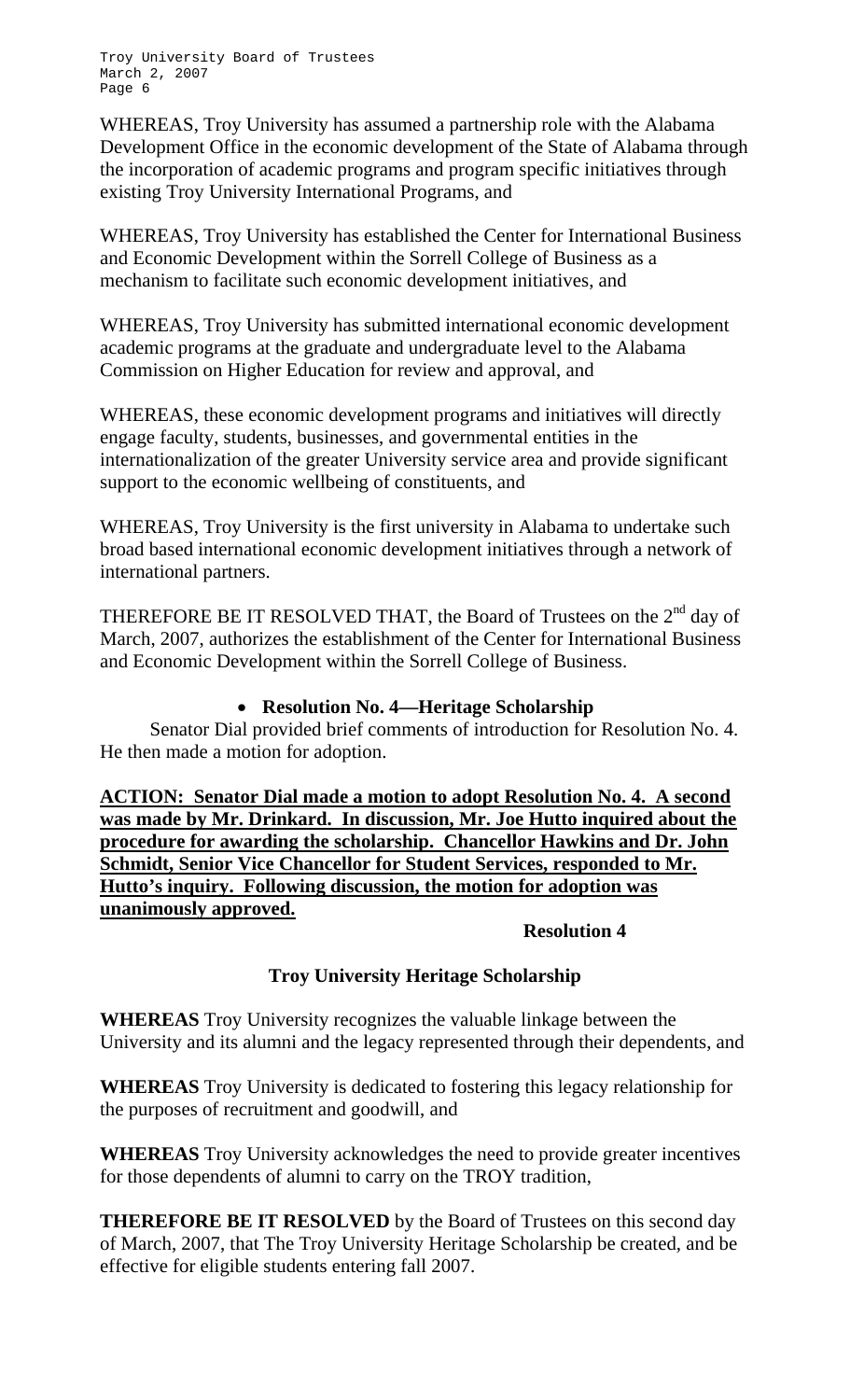# • **Resolution No. 5—Healthy Lifestyles for Students**

Senator Dial stated that Resolution No. 5 embraces the concept of students pursuing a healthy mind and body. He suggested that he would like to see a subcommittee appointed by the Chair of the Board to talk about issues discussed previously, particularly the physical condition of our students. Senator Dial said that after adoption of Resolution No. 5, he would like to make a motion regarding the creation of a subcommittee to look at concerns.

# **ACTION: Senator Dial made a motion to adopt Resolution No. 5 which follows. A second was provided by Mr. Owen. There being no further discussion, Resolution No. 5 was unanimously adopted.**

**Senator Dial further moved that a subcommittee be appointed to study the aspects of the physical condition of our students. Seconded by Mr. Drinkard, the motion was adopted.**

## **Resolution No. 5**

# **Student Healthy Living**

**WHEREAS**, Troy University has long embraced the concept of students pursuing healthy mind and body as part of the overall university experience, and

**WHEREAS,** Troy University provides recreational facilities, wellness programs, intramural sports and related activities to encourage mental and physical well being, as well as sustained enhancement of such recreational outlets, and

**WHEREAS,** Troy University operates and maintains two (2) wellness houses through Hill Crest grant funding that promote a wellness lifestyle, and

**WHEREAS**, Troy University promotes healthy dining through provision of dietary information on food selections in Stewart Dining facility accompanied by food selections compatible with healthy lifestyle decisions, therefore,

**Be it further resolved,** that the Troy University Board of Trustees encourages the administration to continue development of programs and support facilities in keeping with development of the whole person to include intellectual, physical, spiritual and social health.

# **C. Athletic Committee, Mr. Allen Owen**

Mr. Owen indicated that the Athletic Committee had no further report following the presentation made earlier during the joint retreat meeting. Mr. Owen added that the Athletic Committee recommended the approval of Resolution No. 6 naming the new baseball dugout, coaches' offices and locker room "The Jerry and Betty Lott Family Baseball Facility." Mr. Owen introduced Mrs. Betty Lott and her son Mike who played baseball at Troy University, daughter Janet and her husband Keith Maddox.

 Mr. Owen read Resolution No. 5. He expressed the Board's appreciation and recommended that the resolution be adopted.

# **ACTION: Mr. Owen made a motion to adopt Resolution No. 5 which follows. Seconded by Senator Dial, Resolution No. 5 was unanimously**